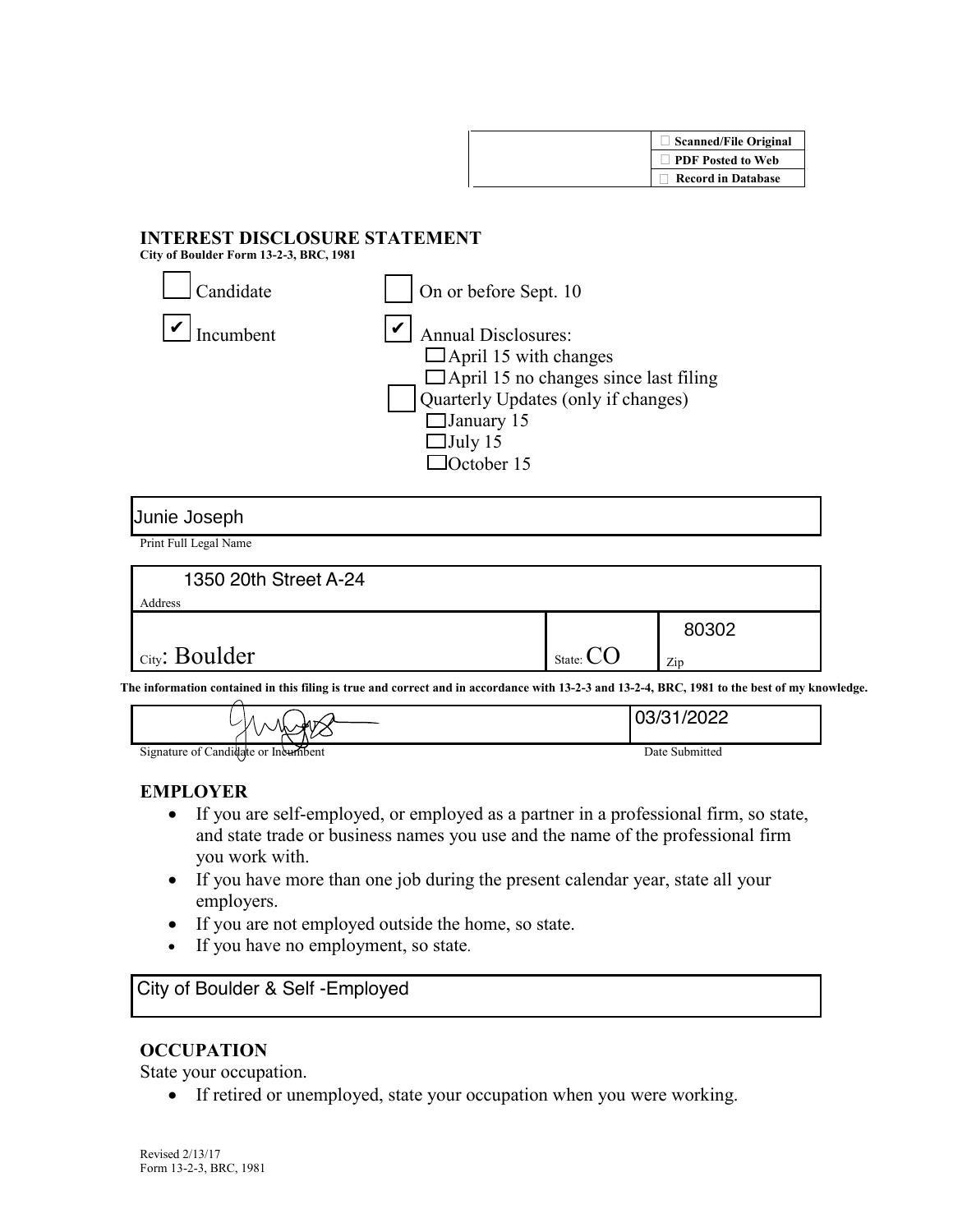- If you are a student or not employed outside the home, so state.
- If you have more than one occupation, state all of them.
- If you have a profession or skill which you have used in the past, but are not now using in your job, you may state that additionally.

City Council Member & Lawyer

#### **SOURCE OF INCOME**

State the type and source of any other income in excess of one thousand dollars during the twelve months preceding the date of filing. You do not need to include an employer identified in the preceding section. Each source of income must be listed, regardless of its tax status. Sources must be listed specifically; that is, *stocks* would be insufficient; you must state *stock in XYZ Company*. The type of income can be stated generally; *capital gain, dividend, rent, other household, retirement accounts,* etc. You are not required to disclose the amount of income from any source, but you may if you wish. If you are self-employed state the source of any other income in excess of one thousand dollars that you received during the twelve months preceding the date of filing. **Note:**  Do not disclose the names of clients or others to whom you have a legal duty of confidentiality without their permission. A legal duty of confidentiality is one in which you could invoke the right to refuse to answer a question under oath in a trial, like a lawyer-client privilege.

| <b>Source</b>          | Type           |
|------------------------|----------------|
| <b>Crypto Currency</b> | <b>Bitcoin</b> |
| Peer to Peer Lending   | Lending club   |
|                        |                |

### **BUSINESS INTERESTS**

State the name, location, and nature of activity of any business entities or enterprises, with holdings of real or personal property or with business dealings in the area encompassed by the Boulder Valley Comprehensive Plan (BVCP), in which you or your household member have any financial interest, or in which you or your household member are actively engaged as an officer, director, or partner. You need not disclose a financial interest in any business entity in which you or your household member's only interest is through an investment in an excepted investment. A charitable donation is not a financial interest.

Excepted investment means a mutual fund, common trust fund of a bank, pension, or deferred compensation plan, any other investment fund, or a ten percent or less interest in the stock of a company, which for funds or stocks is widely held; publicly traded (or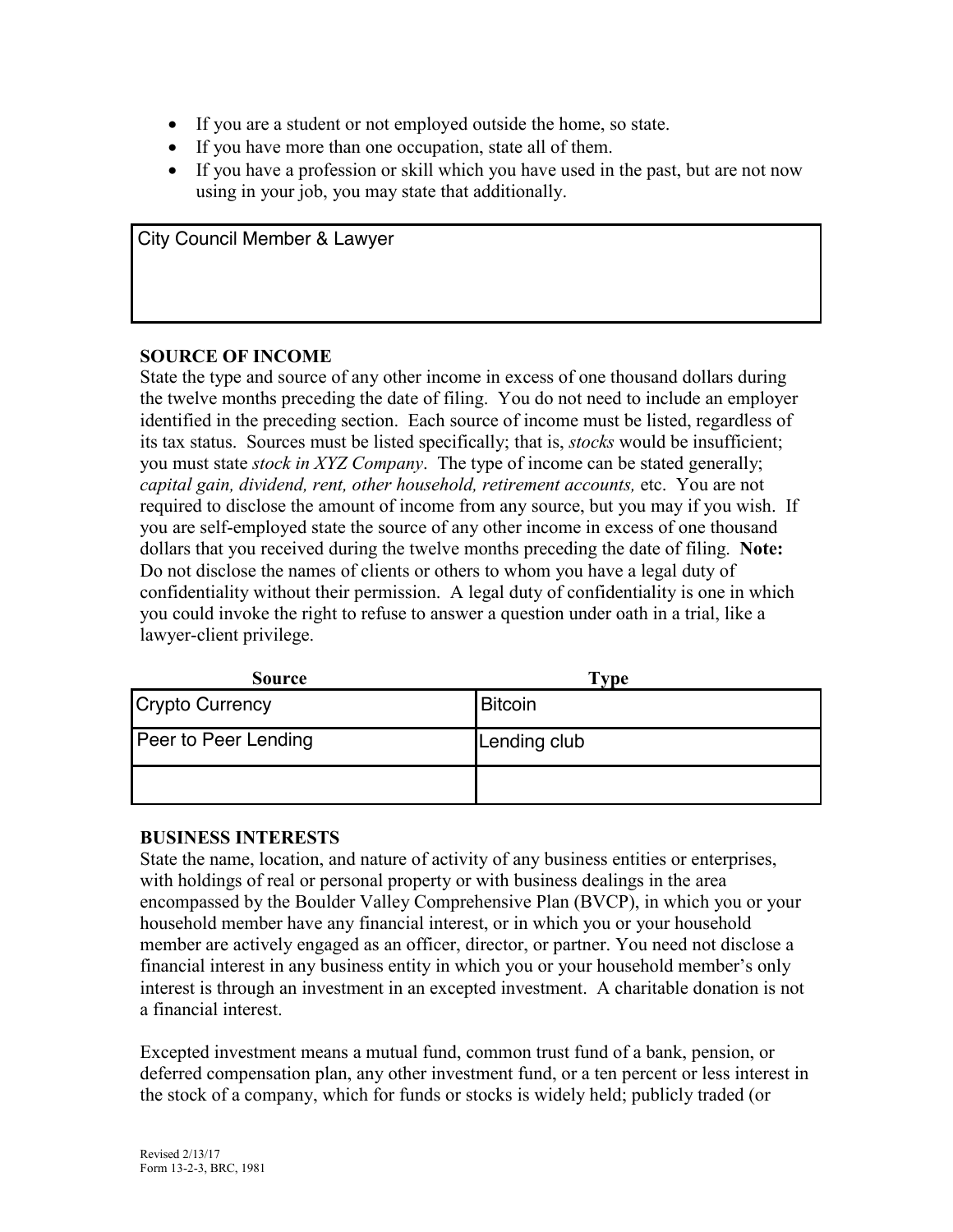available) or widely diversified; and which is for funds under circumstances where the investor neither exercises control over nor has the ability to exercise control over the financial interests held by the fund. A fund is widely diversified when it holds no more than five percent of the value of its portfolio in the securities of any one issuer (other than the U.S. Government.)

For each, state the nature of your interest or activity therewith, and state whether you or your household member have controlling interest in the entity. *Business entity* means any type of business: sole proprietorship, joint venture, partnership, corporation, trust holding or investment company, professional corporation, etc. It is immaterial whether the business is making money. Also, note that the business must be listed if it has any property, or any business dealings, within the BVCP, but that those holding and dealings do not have to be set forth (real estate holdings of businesses in which you or your household member have a controlling interest must be disclosed in the next question, however). The nature of your or your household member's involvement should be stated with a degree of specificity; that is, state *corporate vice president* rather than simply *officer*. The amount of financial involvement need not be disclosed, but you may if you wish.



### **REAL ESTATE INTERESTS**

State the location of any real property within Boulder County in which you or your household member, or the business entities you or your household member have a reportable interest in, have any interest. Also state the nature of your, your household member, or your business entity's interest. All interests, including options, remainders, mineral rights, etc., no matter what their value, must be listed. You need not state the value of the interest, but you may do so if you wish.